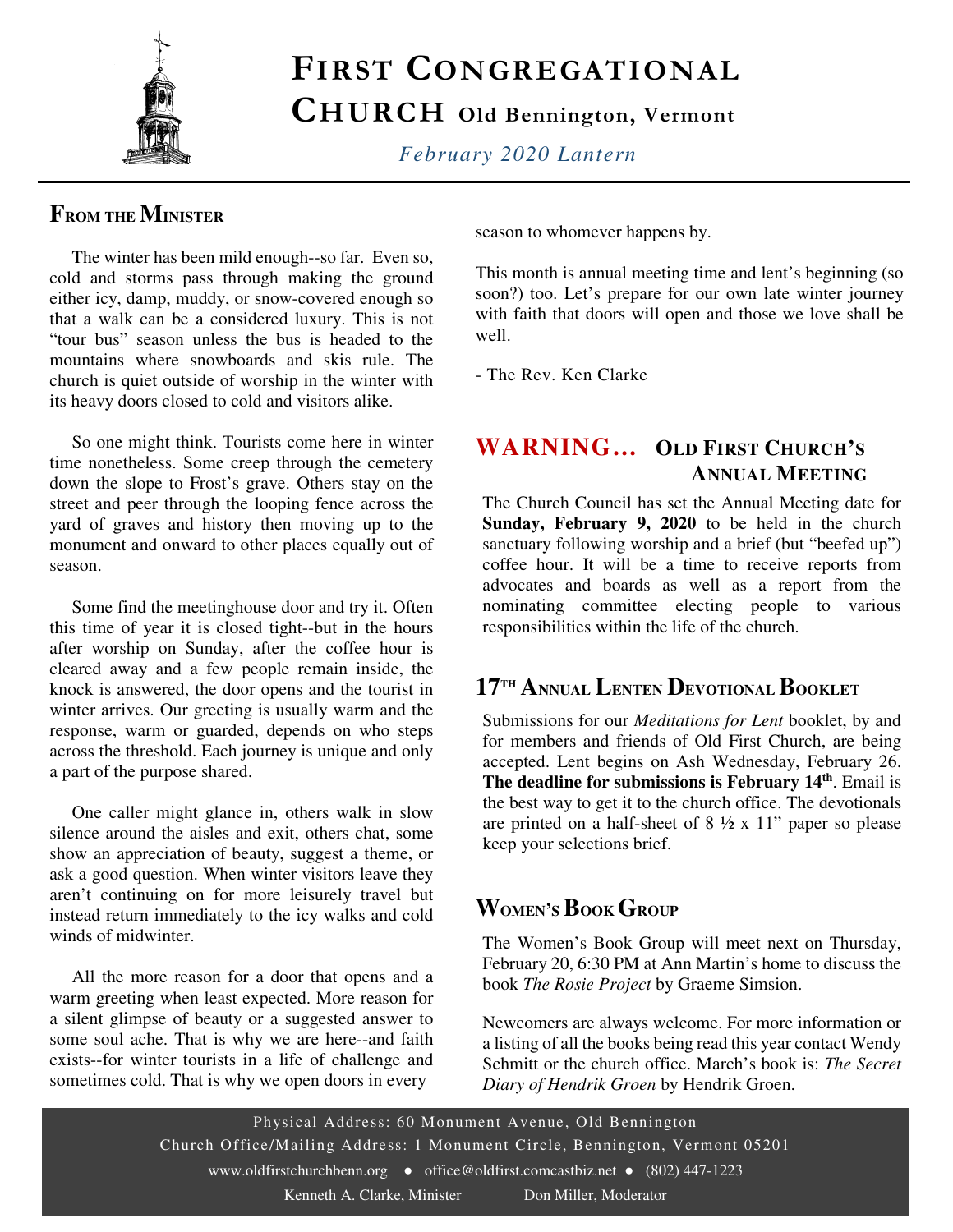## **BIBLE STUDY**

Bible Study meets at the Barn on Tuesday afternoons at 4:00 PM, with the exception of the second Tuesday of the month when the Deacon and Trustee meetings are held.



**SOUPER BOWL SUNDAY SPECIAL**

**COLLECTION -** Once again our church joined with other churches across the country on Super Bowl Sunday in collecting money for those who are hungry and hurting. \$235 was collected at Old First and 100% of it will be donated to the Greater Bennington Interfaith Community Service's Kitchen Cupboard.

## **CONCERT AT THE OLD FIRST CHURCH**

#### **ANDRÉ LAURENT O'NEIL PERFORMS CELLO SUITES BY J.S. BACH** March 21, 2020 4:00 PM

On Bach's birthday, André will play some of the unaccompanied cello suites, and launch his CD. Following the concert come to Bach's birthday party in the Church Carriage Barn on Monument Circle.

(Suggested donation \$40 to benefit Bennington Baroque)

March  $21^{st}$ ,  $2020$  is J. S. Bach's  $335^{th}$  birthday and the 300<sup>th</sup> anniversary of his Cello Suites. There could hardly be a more fitting day to hear selected Cello Suites performed on baroque cello. Hailed by The Daily Gazette (Schenectady) as possessing a "lustrous ringing tone, facile technique and (a) strong convincing grasp of the baroque style," cellist and composer André Laurent O'Neil has performed in distinguished venues worldwide including Carnegie Hall, Symphony Hall in Boston, Disney Hall in L.A., Musikverein in Vienna, and the Palacio de Bellas Artes in Mexico City. He has also performed with renowned groups such as the Handel & Haydn Society (Boston), New Trinity Baroque (Atlanta), New Belgrade Opera (Serbia), and II Rossignolo (Italy), among others. He is the newly appointed Principal Cellist of the Schenectady Symphony Orchestra.

Following the performance everyone is invited to a gala birthday party in the Barn at 1 Monument Circle.

#### **FREE SUNDAY SUPPER**

Every other month our church hosts the **FREE SUNDAY SUPPER** at Second Congo Church and we are due to host next on March  $8^{th}$ . We are looking for a few volunteers to prepare and serve the meal as well as food items for our pantry (sauce, spaghetti, Italian salad dressing, parmesan cheese). As it gets closer we will be seeking perishable items such as meatballs, salad, Italian bread and desserts. If you can help out in any way, please contact the church office.

### **MAKING A DIFFERENCE IN OUR COMMUNITY**

Thank you all who donated to the Mitten Tree this year. In a joint effort with our church and in the community, just over 100 blankets were donated to GBICS and Second Chance Animal Shelter. Numerous hats, mittens and scarves that were placed on the mitten tree were also donated to GBICS and distributed to those in need in and around our community.

We will be continuing to collect blankets through the winter months as the need is great. Donations can be left at the church office. Please note, we can not accept electric blankets.

### **MONUMENTAL TAG SALE**

This year the Old First Monumental Tag Sale is returning **Saturday, June 6th .** The warm winds of June seem like a distant dream today but the months will pass quickly. **NOW** is the time to clean out your attic and those over-stuffed closets and to set aside items for the sale. Ask your friends and neighbors to do the same.

Our first planning meeting will take place after worship on Sunday, March 8 in the Church Sanctuary. We are looking to develop an expanded leadership team, so then please be thinking if there is one aspect of the sale that interests you. Bring your ideas and suggestions. Everyone is welcome! If you haven't been involved in the past we have a great time working on the tag sale and getting to know each other better. Please contact Marsha P. (447-3868); Susan K. (447-0738); Pat R.  $(753-7123)$  or the church office  $(447-1223)$  if you have any questions.

## **HEARING DEVICES:**

We are having trouble locating one of our two hearing devices, used by parishioners to amplify what is being said from the pulpit. It is a little black box about the size of a deck of cards with a label on the front that says "Personal P.A. – Williams Sound". If you have seen this device or inadvertently carried it home one day, we would greatly appreciate it being returned so others can use it.